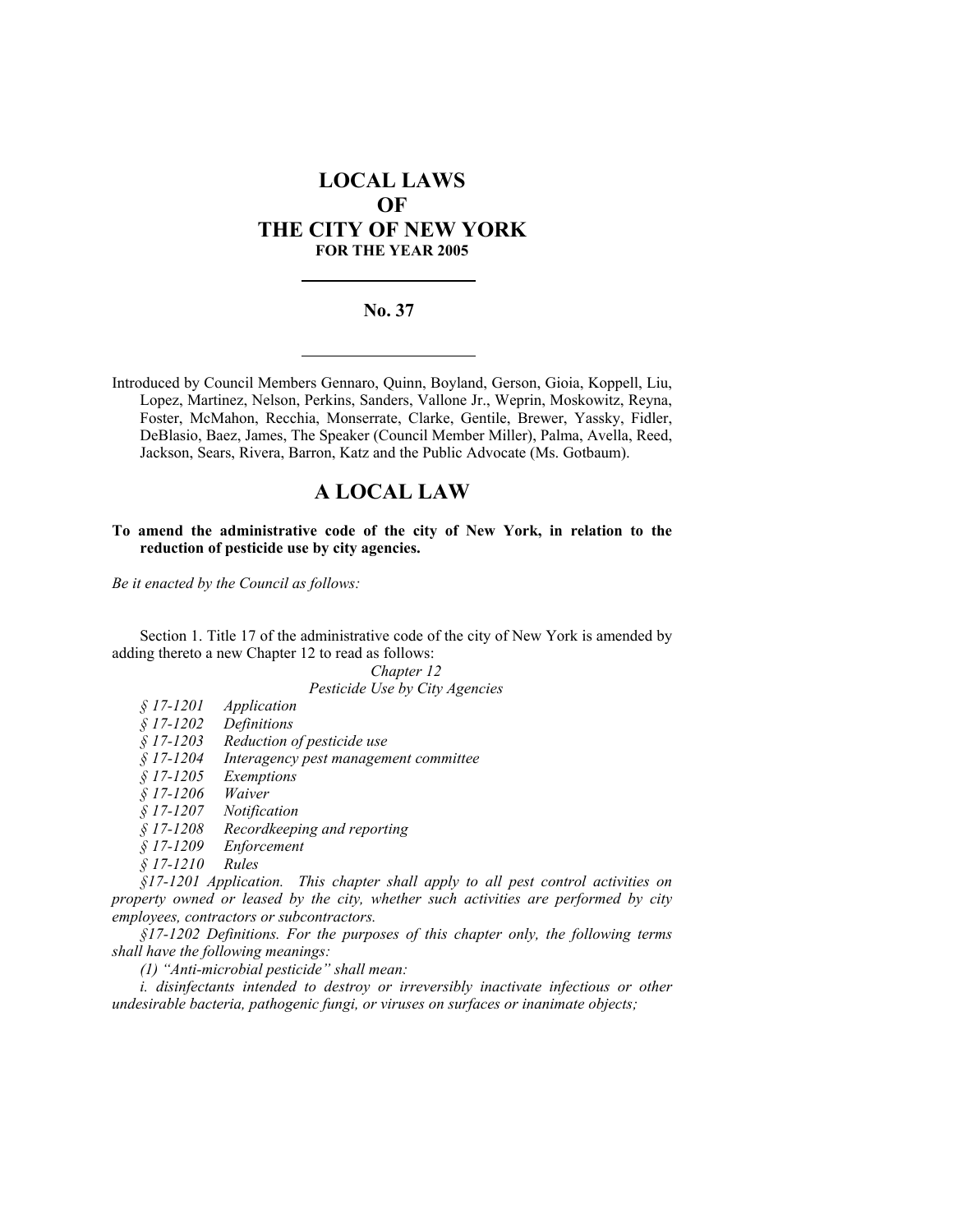*particles on inanimate surfaces, in water, or in air; iii. bacteriostats intended to inhibit the growth of bacteria in the presence of moisture;* 

*iv. sterilizers intended to destroy viruses and all living bacteria, fungi and their spores, on inanimate surfaces;* 

*v. fungicides and fungistats intended to inhibit the growth of, or destroy, fungi (including yeasts), pathogenic to humans or other animals on inanimate surfaces; and* 

*vi. commodity preservatives and protectants intended to inhibit the growth of, or destroy bacteria in or on raw materials (such as adhesives and plastics) used in manufacturing, or manufactured products (such as fuel, textiles, lubricants, and paints), but not those utilized in the pulp and paper process or cooling towers.* 

*(2) "Biological pesticide" shall mean a pesticide which is a naturally occurring substance that controls pests and microorganisms that control pests.* 

*(3) "City agency" shall mean a city, county, borough, administration, department, division, bureau, board or commission, or a corporation, institution or agency of government, the expenses of which are paid in whole or in part from the city treasury.*

*(4) "Contractor" shall mean any person or entity that enters into a contract with a city agency, or any person or entity that enters into an agreement with such person or entity to perform work or provide labor or services related to such contract.* 

*(5) "Pest" shall mean:* 

*i. any insect, rodent, fungus, or weed; or* 

*ii. any other form of terrestrial or aquatic plant or animal life or virus, bacteria or other microorganism (except viruses, bacteria or other microorganisms on or in living man or other living animals) which the commissioner of environmental conservation declares to be a pest.* 

*(6) "Pesticide" shall mean:*

*i. any substance or mixture of substances intended for preventing, destroying, repelling, or mitigating any pest; or* 

*ii. any substance or mixture of substances intended for use as a plant regulator, defoliant, or desiccant.*

*§ 17-1203 Reduction of pesticide use. a. Effective six months after the enactment of the local law that added this section, no city agency or contractor shall apply to any property owned or leased by the city any pesticide classified as Toxicity Category I by the United States environmental protection agency as of April 1, 2005, provided that for any pesticide classified as Toxicity Category I by the United States environmental protection agency after April 1, 2005, no such agency or contractor shall apply such pesticide after six months of its having been so classified, except as provided for in sections 17-1205 or 17-1206 of this chapter.* 

*b. Effective twelve months after the enactment of the local law that added this section, no city agency or contractor shall apply to any property owned or leased by the city any pesticide classified as a human carcinogen, likely to be carcinogenic to humans, a known/likely carcinogen, a probable human carcinogen, or a possible human carcinogen by the office of pesticide programs of the United States environmental protection agency as of April 1, 2005, except as provided for in sections 17-1205 or 17- 1206 of this chapter.* 

*c. Effective eighteen months after enactment of the local law that added this section, no city agency or contractor shall apply to any property owned or leased by the city any pesticide classified by the California office of environmental health hazard assessment as*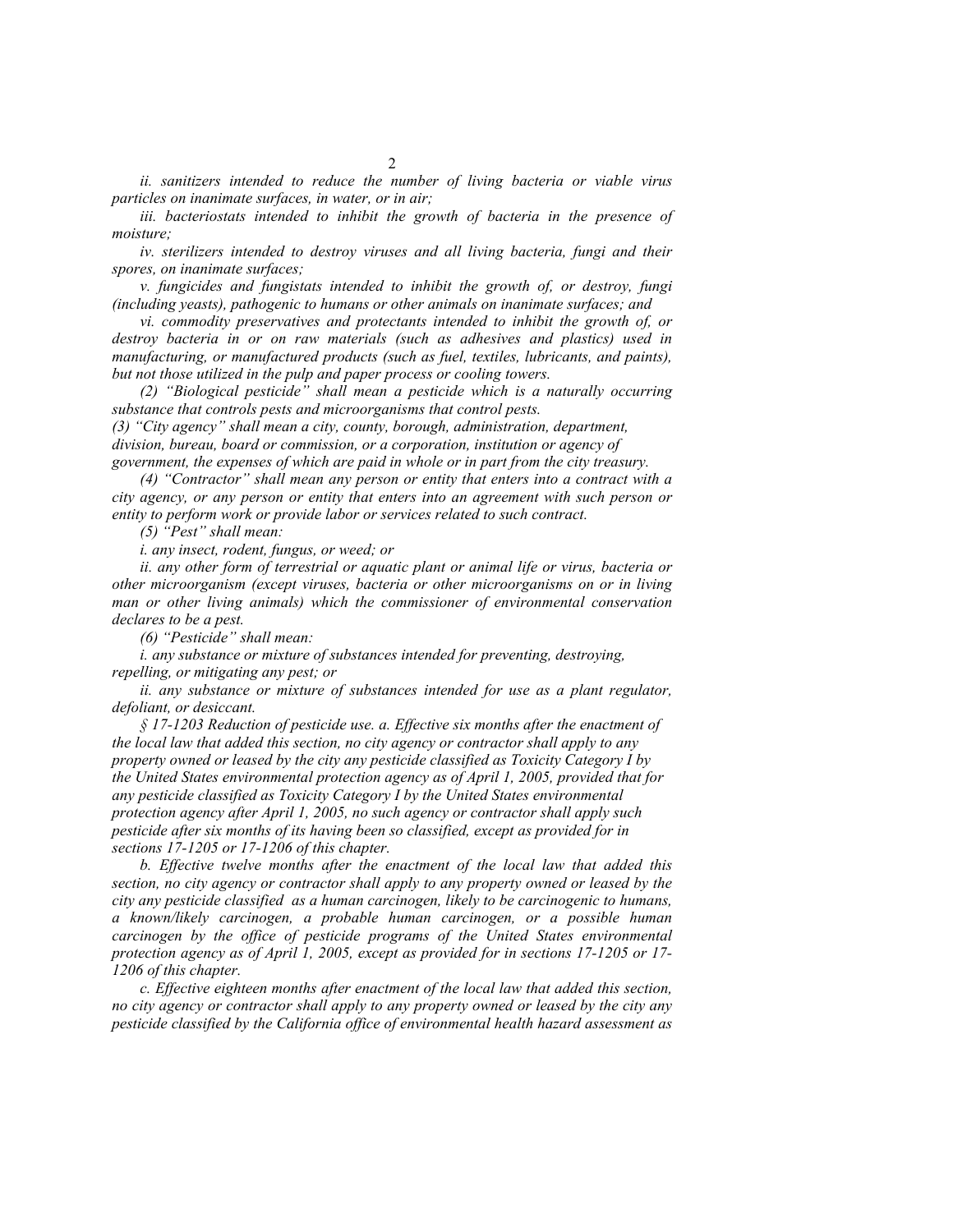*a developmental toxin as of April 1, 2005, except as provided for in sections 17-1205 or 17-1206 of this chapter.* 

*d. On February 1, 2007, and every February 1 thereafter, the department shall submit to the City Council a report listing changes made to the list of pesticides classified as a human carcinogen, likely to be carcinogenic to humans, a known/likely carcinogen, a probable human carcinogen, or a possible human carcinogen by the office of pesticide programs of the United States environmental protection agency and the list of pesticides classified as developmental toxins by the California office of environmental health hazard assessment after April 1, 2005. Such reports shall also include, for each pesticide added to or removed from such classifications, whether and to what extent such pesticide is used by city agencies or contractors in the city of New York.*

*§ 17-1204 Interagency pest management committee. a. Effective three months after enactment of the local law that added this section, an interagency pest management committee shall be formed, which shall be headed by the commissioner, or a designee, and which shall include the commissioners of sanitation, environmental protection, citywide administrative services and parks and recreation, the chair of the New York city housing authority and the chancellor of education, or their designees. Such committee shall share information related to the pest control strategies and experience of city agencies and shall meet on a semi-annual basis.* 

*b. By January 1, 2007, the interagency pest management committee shall develop a plan to further reduce pesticide use by city agencies, including initiatives to implement integrated pest management, giving preference to employing physical, mechanical, cultural, biological and educational tactics to prevent conditions that promote pest infestations, which shall be updated on an annual basis, as necessary. The plan, and any*  updates of such plan, shall be submitted to the mayor and the speaker of the council *within thirty days of issuance.* 

*§17-1205 Exemptions. a. The restrictions established pursuant to section 17-1203 of this chapter shall not apply to the following:* 

*(1) pesticides otherwise lawfully used for the purpose of maintaining a safe drinking water supply at drinking water treatment plants, wastewater treatment plants, reservoirs, and related collection, distribution and treatment facilities;* 

*(2) anti-microbial pesticides;* 

*(3) pesticides applied to professional sports playing fields, golf courses or used to maintain water quality in swimming pools;*

*(4) pesticides used for the purpose of maintaining heating, ventilation and air conditioning systems, cooling towers and other industrial cooling and heating systems;* 

*(5) pesticides used for the purpose of rodent control in containerized baits or placed directly into rodent burrows or placed in areas inaccessible to children or pets;* 

*(6) pesticides or classes of pesticides classified by the United States environmental protection agency as not requiring regulation under the federal insecticide, fungicide and rodenticide act, and therefore exempt from such regulation when intended for use, and used only in the manner specified;* 

*(7) biological pesticides; and* 

*(8) boric acid and disodium tetrahydrate, silica gels, diatomaceous earth, and nonvolatile insect bait in tamper resistant containers.* 

*§ 17-1206 Waiver. Any city agency, including the department, is authorized to apply to the commissioner for a waiver of the restrictions established pursuant to section 17-1203 of this chapter. Such application shall be in a form and manner prescribed by the commissioner and shall contain such information as the commissioner deems*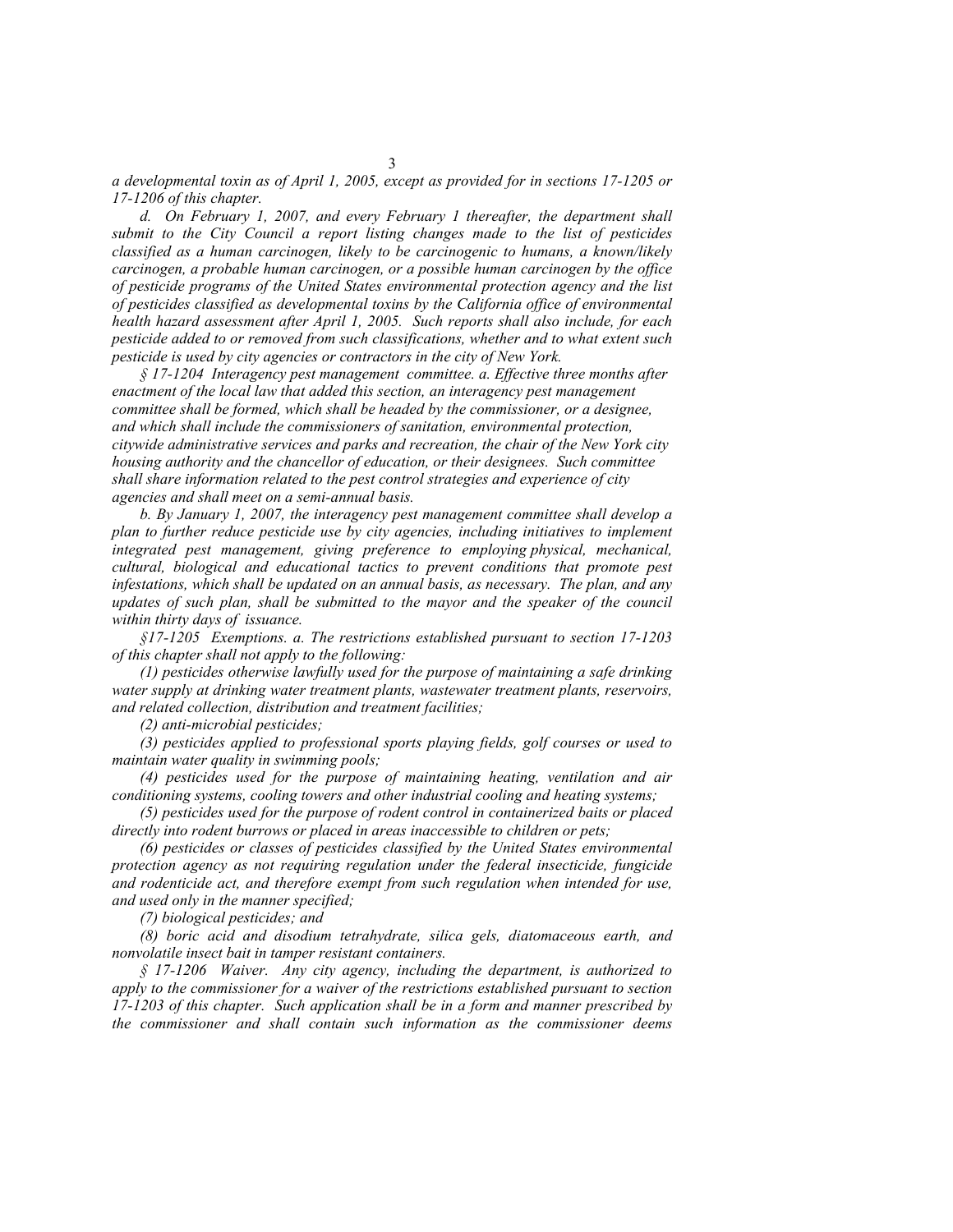*reasonable and necessary to determine whether such waiver should be granted. In determining whether to grant or deny a request for a waiver, the commissioner shall consider whether the application of 17-1203 would be, in the absence of the waiver, unreasonable with respect to (i) the magnitude of the infestation, (ii) the threat to public health, (iii) the availability of effective alternatives and (iv) the likelihood of exposure of humans to the pesticide. Such waiver may be issued with respect to one or multiple applications and may be granted for a term deemed appropriate by the commissioner, provided, however, that such term shall not exceed one year. Within thirty days of granting a waiver, the department shall provide the pest management committee with a copy of such waiver.* 

*§ 17-1207 Notification. a. Any city agency or contractor applying pesticides on property owned or leased by the city shall post a notice at publicly accessible locations on such site at least twenty-four hours prior to any such application, in a form and manner prescribed by the commissioner, provided, however, that applications requiring immediate action for public health reasons, such as severe rodent infestations, where mosquito larvae are present, or where populations of infected mosquitoes are present shall require that notice be placed concurrently with such application. Such notice shall include, but not be limited to:*

*(1) Date of posting, proposed date of pesticide application and two alternative dates to the proposed date of application when, due to weather conditions, the pesticide application on the proposed date is precluded;* 

*(2) Address of pesticide application and, if known, specific sites to which the pesticide is to be applied;* 

*(3) Pest to be controlled and method of pesticide application;* 

*(4) Common trade names of the pesticide, if applicable;* 

*(5) United States environmental protection agency registration number of the pesticide, the active ingredient(s) contained in the pesticide and information on how to obtain further information about the products applied, such as by calling the National Pesticides Telecommunications Network at 1-800-858-7378 or the New York State Department of Health Center for Environmental Health Info line at 1-800-458-1158; and* 

*(6) Name and telephone number of the city agency or contractor responsible for the application.* 

*b. The city agency or contractor responsible for posting the notice required pursuant to subdivision a of this section shall not remove such notice for the longer of either three days subsequent to the last moment of pesticide application or the number of days required on the pesticide product label.* 

*c. The notification requirements established pursuant to this section shall not apply to pesticides listed in section 17-1205 of this chapter.* 

*§17-1208 Recordkeeping and reporting. a. Each city agency that uses pesticides shall keep records, for a minimum of three years or such longer time period required by statute, regulation, or agency directive, of each pesticide application by such agency, or by a contractor in the fulfillment of a contract with such agency, which shall include, but not be limited to:* 

*(1) Date and location of the specific site of pesticide use;* 

*(2) Pest to be controlled and the method of pesticide application;* 

*(3) Name and quantity of the pesticide used, including common trade names of such pesticide, if applicable;* 

*(4) United States environmental protection agency registration number of the pesticide and active ingredient(s) contained in the pesticide;*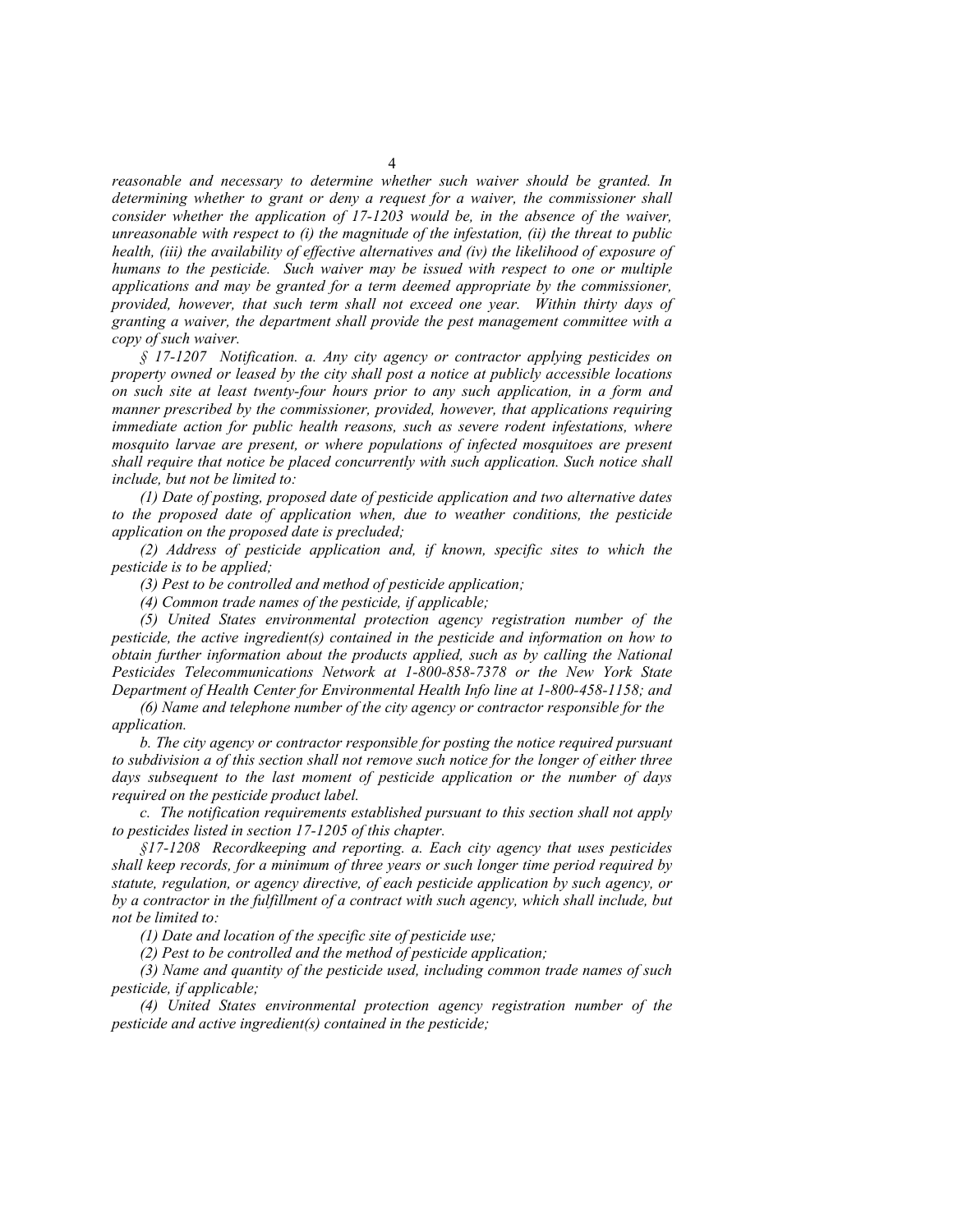*(5) Name and telephone number of the city agency or contractor responsible for the application;* 

*(6) Proof that notice required pursuant to section 17-1207 was provided;*

*(7) Any waiver that was granted pursuant to section 17-1206 of this chapter, if applicable.* 

*b. Effective February 1, 2007, and every February first thereafter, each city agency that is subject to the requirements of subdivision a of this section shall submit a report to the commissioner and the speaker of the council, which shall contain the information required to be maintained pursuant to that subdivision.* 

*c. The department of parks and recreation shall submit a report to the speaker of the New York City Council on February 1, 2007, indicating the pesticides used on city owned golf courses, the frequency of application of such pesticides and any integrated pest management program for such golf courses.* 

*§ 17-1209 Enforcement. a. Every city contract to perform work or provide labor or services related to property owned or leased by the city shall contain the following provision: "To the extent that you apply pesticides to any property owned or leased by the city, you, or any subcontractor you hire, shall comply with chapter 12 of the administrative code."* 

*b. Upon receiving information that a contractor is in violation of this chapter, the city agency holding the contract shall review such information and offer the contractor an opportunity to respond. If such city agency finds that a violation has occurred, it shall take such action as may be appropriate and provided for by law, rule or contract, including, but not limited to, imposing sanctions, seeking compliance, recovering damages, and/or declaring the contractor in default.* 

*§ 17-1210 Rules. The commissioner shall promulgate any rules as may be necessary for the purposes of carrying out the provisions of this chapter.*

§ 2. If any section, subsection, sentence, clause, phrase or other portion of this local law is, for any reason, declared unconstitutional or invalid, in whole or in part, by any court of competent jurisdiction such portion shall be deemed severable, and such unconstitutionality or invalidity shall not affect the validity of the remaining portions of this law, which remaining portions shall continue in full force and effect.

§3. This local law shall take effect immediately.

### THE CITY OF NEW YORK, OFFICE OF THE CITY CLERK, s.s.:

I hereby certify that the foregoing is a true copy of a local law of the City of New York, passed by the Council on April 20, 2005, and approved by the Mayor on May 9, 2005.

VICTOR L. ROBLES, City Clerk of the Council

#### CERTIFICATION PURSUANT TO MUNICIPAL HOME RULE LAW §27

Pursuant to the provisions of Municipal Home Rule Law §27, I hereby certify that the enclosed Local Law (Local Law 37 of 2005, Council Int. No. 329-A) contains the correct text and: